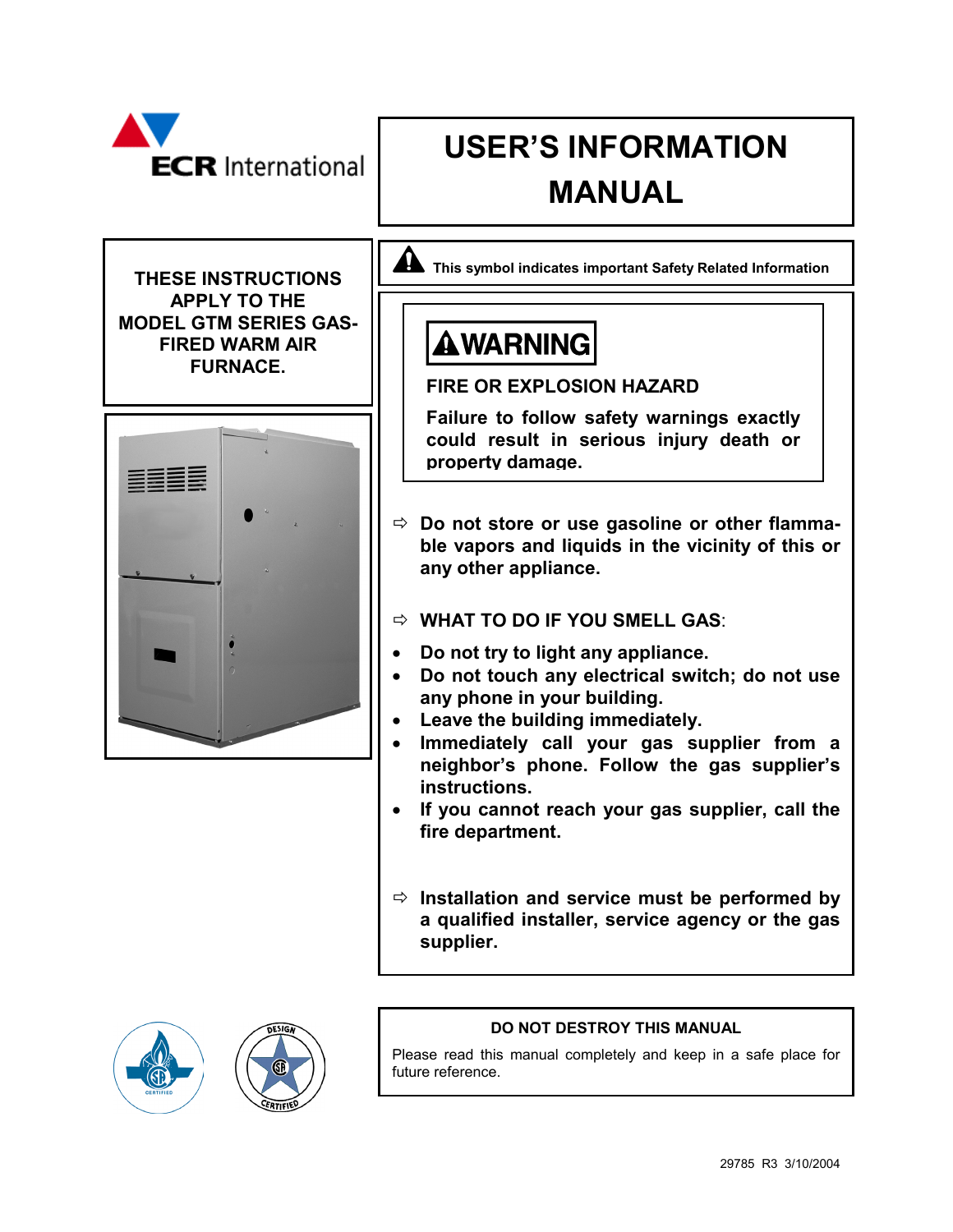# **SAFETY ISSUES**

### **IMPORTANT:**

#### READ THESE INSTRUCTIONS THOROUGHLY BEFORE ATTEMPTING TO OPERATE THIS FURNACE.

This furnace has been designed to deliver many years of efficient, dependable service. With regular maintenance, some of which requires the attention of a qualified installer, service agency or gas supplier, some of which you may do yourself, the furnace will operate satisfactorily over many heating seasons.

Please read this manual to familiarize yourself with safety procedures, operation, and routine maintenance procedures.

**Figure 1** is provided to help identify the components of your furnace.

# **AWARNING**

**IMPROPER INSTALLATION, ADJUSTMENT, ALTERATION, SERVICE OR MAINTENANCE CAN CAUSE PROPERTY DAMAGE, PERSONAL INJURY OR DEATH** 

**FOR ASSISTANCE OR ADDITIONAL INFOR-MATION, CONSULT A QUALIFIED INSTALLER, SERVICE AGENCY, OR YOUR GAS SUPPLIER.** 

# **AWARNING**

**DEVICES ATTACHED TO EITHER THE VENT OR COMBUSTION AIR INTAKE FOR THE PURPOSES OF EXCEEDING THE LIMITATIONS DESCIBED IN THE INSTALLATION MANUAL, INCLUDING FIELD INSTALLED INDUCED BLOWER FANS HAVE NOT BEEN TESTED AND ARE NOT INCLUDED IN THE DESIGN CERTIFICATION OF THE FURNACE.** 

 **WE, THE MANUFACTURER CANNOT AND WILL NOT SPECULATE ON THE EFFECTS OF SUCH MODIFICATIONS, AND CANNOT AND WILL NOT BE RESPONSIBLE FOR INJURY OR DAMAGE CAUSED BY THE USE OF SUCH UNTESTED AND/OR UNCERTIFIED DEVICES, ACCESSORIES OR COMPONENTS.** 

Most natural gas systems and all LP gas systems have a service regulator located near the point where the gas piping enters the building.

The propane tank will normally have an additional first stage regulator located at the tank outlet valve. All of these regulators (located outdoors) will have a vent; see Fig. 2.

It is important for these vents to remain clear. Do not allow moisture, which could freeze, to build up in the vent. If you see moisture building up in the regulator vent, contact your gas supplier.

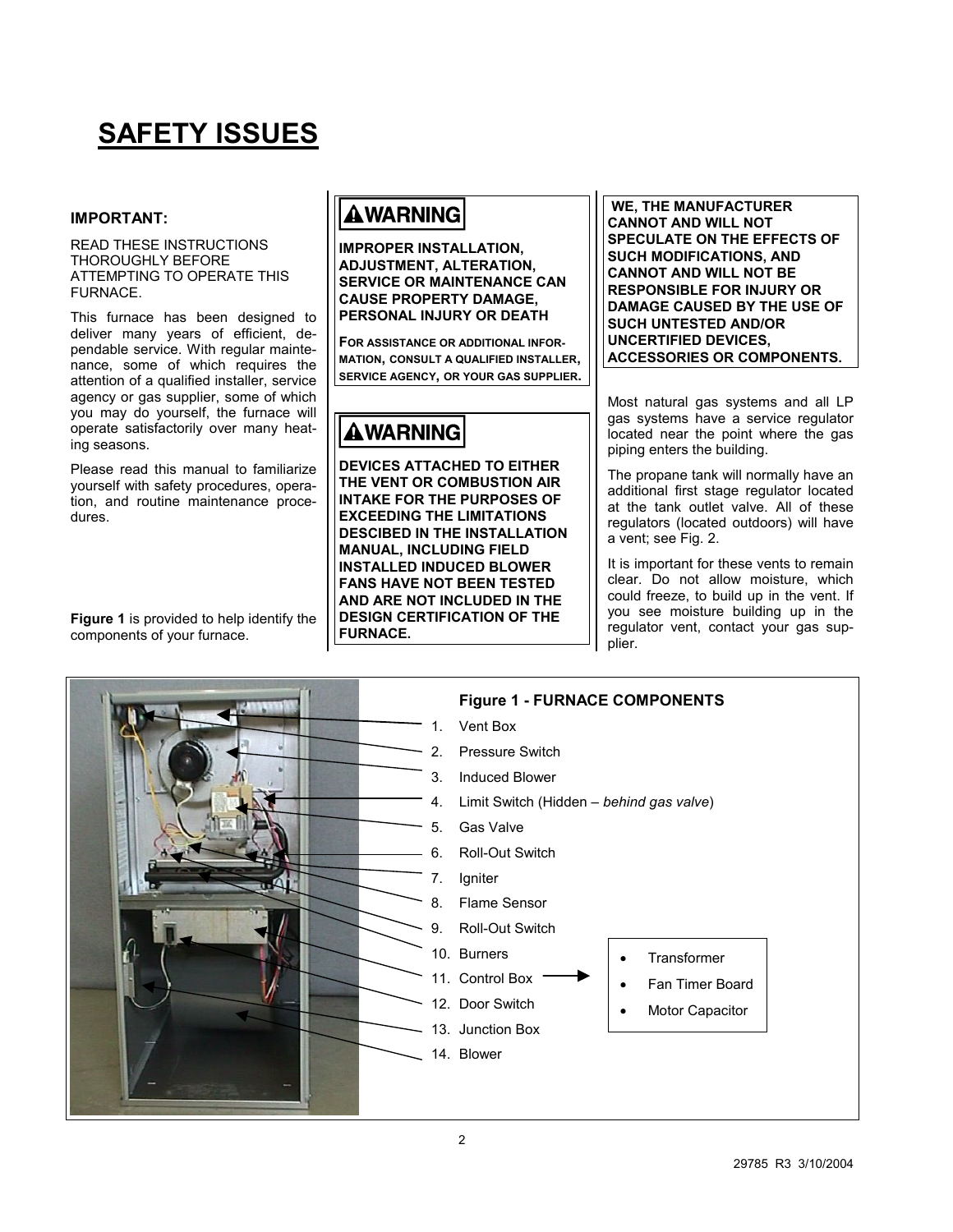### **FIGURE 2: GAS REGULATOR VENT**



Regulator Vent Keep free of ice, snow and debris.

## **AWARNING**

**OBSTRUCTION OF THE AIR VENT ON AN LP (PROPANE) CYLINDER OR TANK REGULATOR CAN CAUSE EXPLOSION OR FIRE RESULTING IN PROPERTY DAMAGE. PERSONAL INJURY OR DEATH.** 

Your gas supplier should periodically inspect and clean the air vent screen to prevent any obstruction. Keep the protective regulator cover in place, as exposure to the elements can cause ice buildup and a regulator failure.

### **GENERAL SAFETY RULES**

- 1. Combustible materials should not be stored against or around the furnace. Keep the furnace area clear and free from all combustible materials such as newspapers, rags, cardboard, clothing, etc. This applies especially to gasoline and other flammable vapors and liquids.
- 2. A furnace needs adequate amounts of combustion and ventilation air to operate properly. Do not block or obstruct air openings on the furnace, or air openings

supplying combustion or ventilation air to the area where the furnace is installed. There are many areas from which your furnace could be receiving combustion and ventilation air including from within the heated area (inside air), from outdoors, from an attic or crawl space. If renovations are done, be sure that air supply openings are not inadvertently covered over with insulation, vapor barrier, or similar construction material.

- 3. All doors and panels must be in place during normal furnace operation. Attempting to operate the furnace with missing doors or panels could lead to the creation of carbon monoxide gas.
- 4. If the furnace is installed in a confined space or if you intend to build a furnace room where insulation is present, be aware that some insulating materials are combustible. Do not allow building insulating materials to come into contact with the furnace.
- 5. Any additions, alterations or conversions required in order for the furnace to properly match the application requirements must be done by a qualified installation contractor, service agency or gas supplier, using factory specified or approved parts.
- 6. Familiarize yourself with the location of the furnace gas manual shut-off valve and any electrical switches, fuse or circuit breaker associated with the furnace.
- 7. For your protection, the furnace is equipped with manually reset flame roll-out switches. If either switch trips frequently, do not ignore this, call your installation contractor, service agency or gas supplier.
- 8. Should the gas supply fail to shut off or if overheating occurs, shut off the gas valve to the furnace before shutting off the electrical supply.
- 9. Do not use this furnace if any part has been under water. A flooddamaged furnace is extremely dangerous. Attempts to use the furnace can result in fire or explosion. A qualified service agency should be contacted to inspect the

furnace and to replace all gas controls, control system parts, electrical parts that have been wet or the furnace if deemed necessary.

- 10. Familiarize yourself with the location of your furnace filter or filters. A blocked air filter will reduce efficiency, increase fuel consumption, raise the furnace operating temperature, and shorten the life of furnace components.
- 11. Do not cover return air grills and supply air registers with drapes, curtains, throw rugs, etc.
- 12. Avoid shutting off supply air registers in the interests of saving heat. The furnace requires a sufficient quantity of air passing over the heat exchanger to operate within design temperatures, (system temperature rise). Reducing the availability of supply air registers may have the unforeseen consequence of raising the furnace operating temperature above design, thereby reducing furnace efficiency, and shortening the life of the furnace components.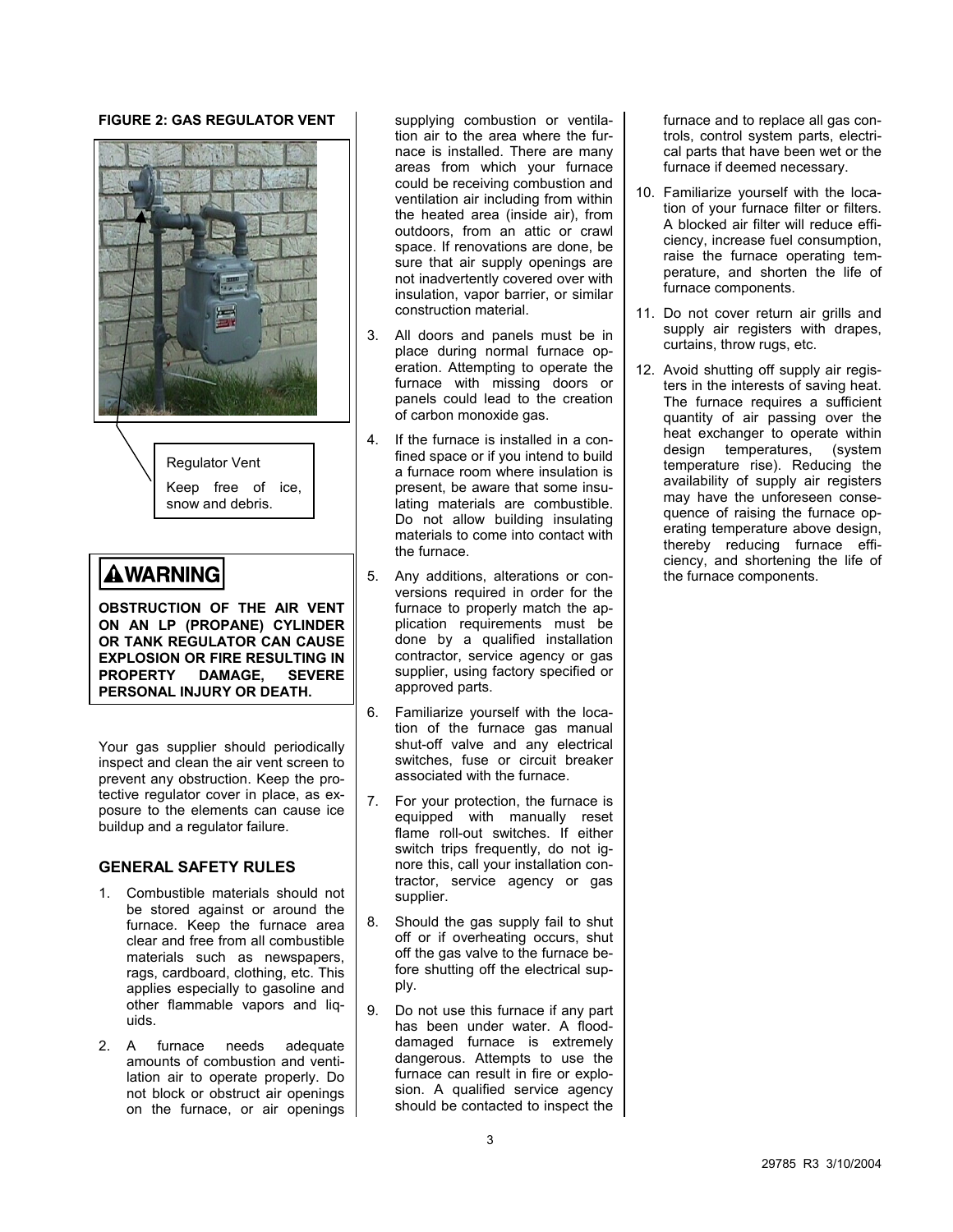# **FURNACE OPERATION INFORMATION**

During the heating season, the operation of the furnace is fully automatic.

TO START THE FURNACE:

- 1. First read these instructions and safety notices thoroughly.
- 2. Set the thermostat to the lowest setting.
- 3. Ensure that all supply air registers and return air grilles are open.
- 4. Turn off the electric power to the furnace.
- 5. Remove the burner access door.
- 6. Ensure that the appliance manual shut-off valve is in the "ON" position. The valve handle is normally in-line with the gas pipe and valve body when it is in the "ON" position; perpendicular to the gas piping and valve body when it is in the "OFF" position.
- 7. Honeywell gas valve: no action required. White-Rodgers gas valve: turn the manual gas control knob to the "OFF" position (see Fig. 5).
- 8. Wait 5 minutes to clear out any gas. If, after this time you smell gas, **STOP**. Turn the appliance manual shut-off valve to the "OFF" position. If burning propane or other LP gas, smell for gas near the floor since propane and butane are both heavier than air. If after this time you do not smell gas, continue to the next step.
- 9. Honeywell gas valve: Ensure that the "I*gnition System Control Switch*" is in the "ON" position (see Fig. 4). White-Rodgers gas valve: turn the manual gas control knob to the "ON" position.

# **AWARNING**

**NEVER USE TOOLS TO TURN THE MANUAL GAS CONTROL KNOB. IF THE CONTROL KNOB WILL NOT TURN BY HAND, DO NOT ATTEMPT TO FORCE IT. DOING SO COULD RESULT IN FIRE OR EXPLOSION RESULTING IN SERIOUS PERSONAL INJURY OR DEATH, OR PROPERTY DAMAGE. CALL A QUALIFIED INSTALLATION CONTRACTOR, SERVICE AGENCY OR GAS SUPPLIER.** 

- 10. Replace the burner access door, ensuring that it is properly in place.
- 11. Restore the electric power to the furnace.
- 12. Adjust the thermostat to the desired setting. If the thermostat also controls an air conditioning system, ensure that the thermostat system switch is in the "HEAT" or "AUTO" mode.

Simply turn the thermostat down to its lowest setting, wait 5 minutes, then adjust the thermostat to the desired setting. If the problem persists, proceed to the Furnace Shut-Down Procedure and call your installer, service agency or gas supplier.

### **FURNACE SHUT-DOWN PROCEDURE**

- 1. Set the thermostat to its lowest setting.
- 2. Shut off electric power to the furnace.
- 3. Turn the appliance manual shut-off valve to the "OFF" position.
- 4. If your furnace is equipped with the White-Rodgers gas valve, remove the burner access door, turn the manual gas control knob to the "OFF" position, then re-install the burner access door.



If this is the first time that the furnace has undergone a trial ignition since installation, or if there has been work done on the gas lines, the furnace might not light because of air trapped in the gas supply line.

If you intend to be away from home for lengthy periods of time during the nonheating season, it is advisable to follow the furnace shut down procedure.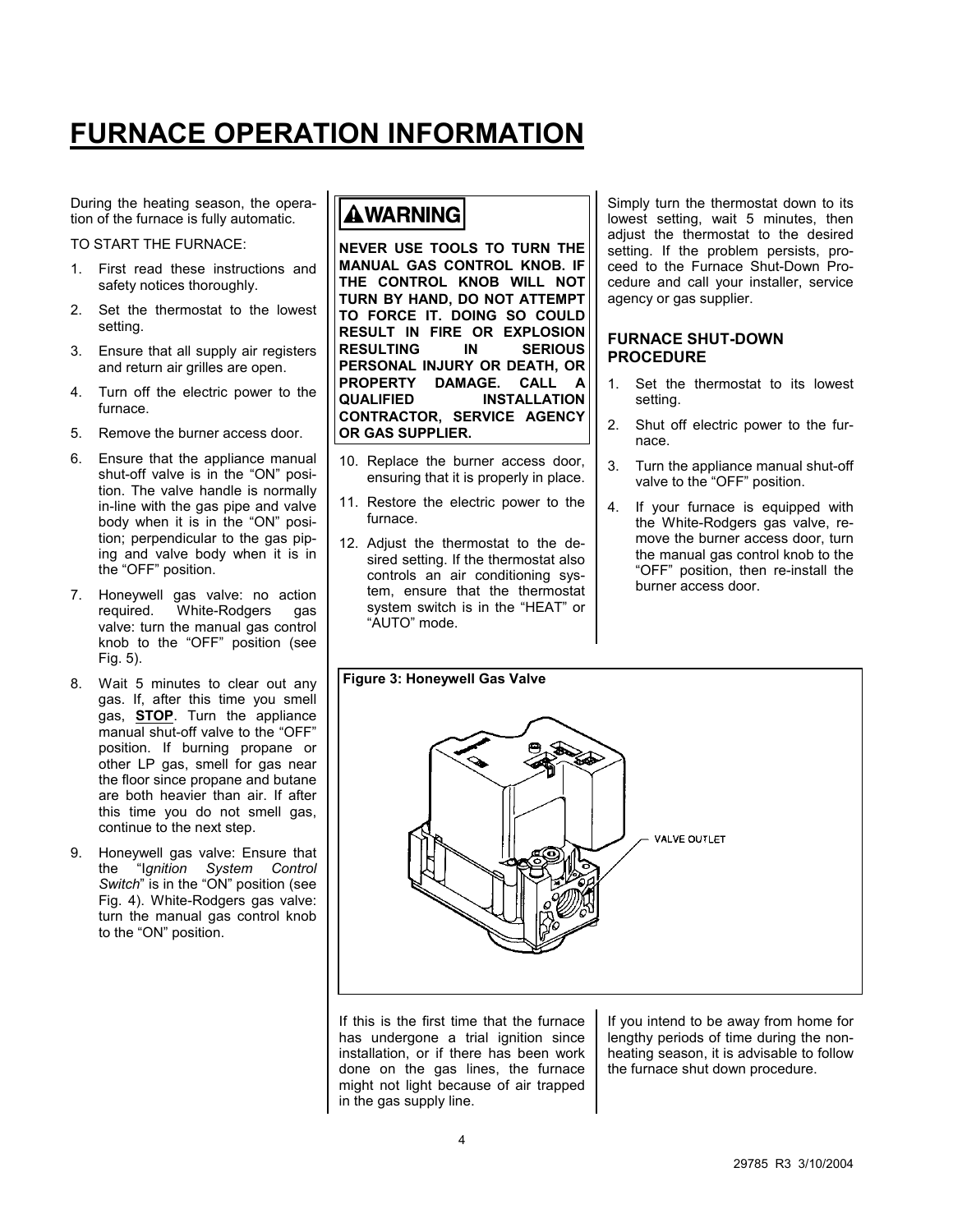

# **MAINTENANCE**

#### **ROUTINE MAINTENANCE BY HOMEOWNER**

### **AIR FILTER**

## **A CAUTION**

DO NOT OPERATE YOUR FURNACE (OR AIR CONDITIONER) FOR EXTENDED PERIODS OF TIME WITHOUT AN AIR FILTER.

A portion of the dust entrained in the air may temporarily lodge in the air duct runs and the supply registers. Any recirculated dust particles will be heated and charred by coming into contact with the heat exchanger. This residue will soil ceilings, walls, drapes, carpets, furniture, and other household articles.

# **AWARNING**

**DISCONNECT THE ELECTRICAL POWER TO THE FURNACE BEFORE ATTEMPTING ANY MAINTENANCE. FAILURE TO DO SO MAY CAUSE ELECTRICAL SHOCK RESULTING IN SEVERE PERSONAL INJURY OR DEATH.** 

The furnace is supplied with a semipermanent 16  $\times$  25  $\times$  1 air filter. The filter medium is synthetic sponge, which allows for several cleanings before the filter requires replacement.

### **REMOVING FILTER**

- 1. Disconnect electrical power to the furnace.
- 2. Pull the filter out the front.
- 3. Clean or replace the filter, then re-install by reversing steps 1 through 3.

## **FILTER CLEANING**

Vacuum the loose dirt from the filter, then wash it using a mild detergent and water. Please handle carefully. The synthetic

sponge medium can be easily punctured and made unsuitable for air filtration.

## **Figure 6: Side Positioned Filter**



# **ACAUTION**

ALLOW THE FILTER TO DRY THOROUGHLY BEFORE RE-INSTALLATION. NEVER OPERATE THE CIRCULATING BLOWER WITH A WET FILTER.

Consult your installation contractor or service technician if you have any questions on filters.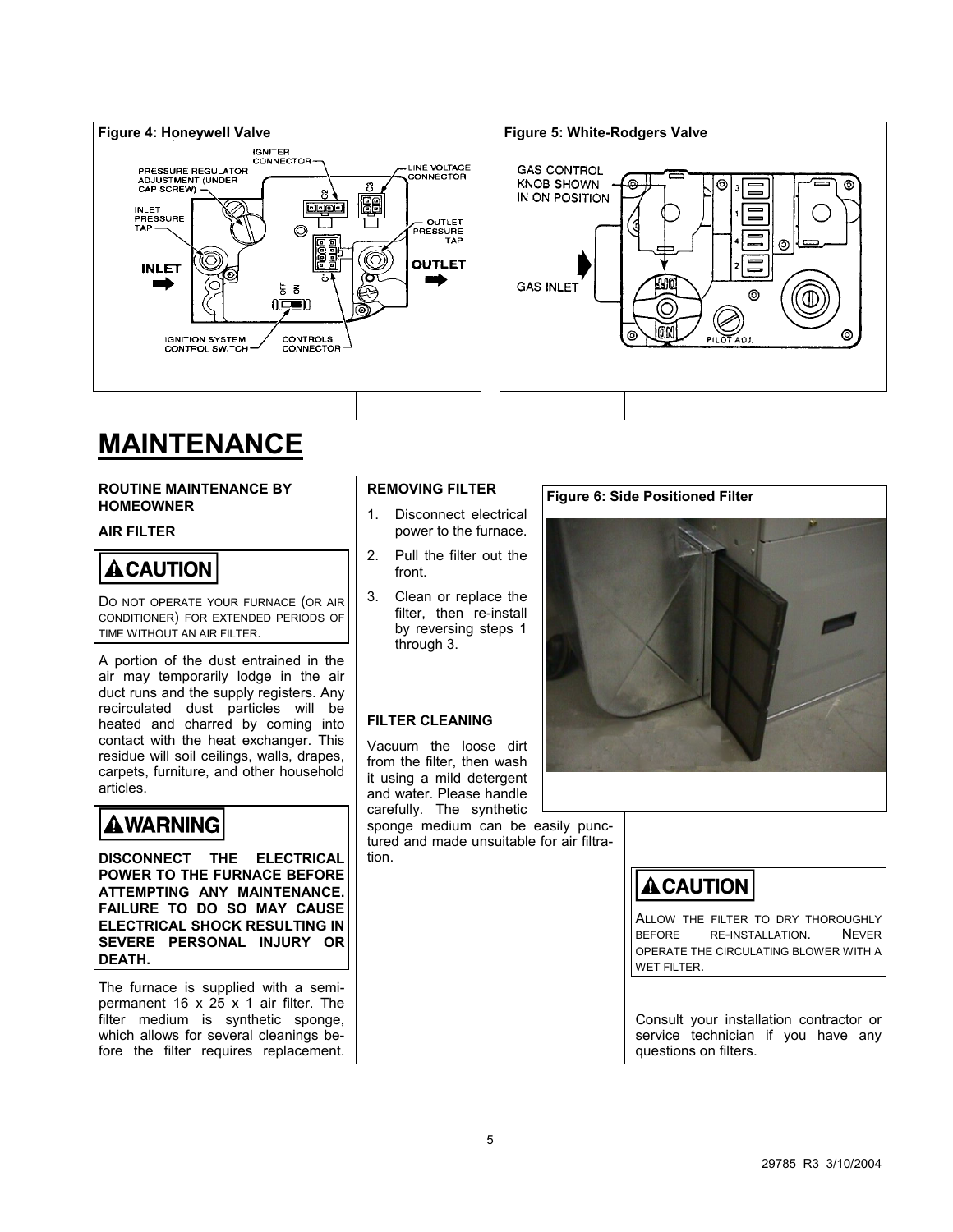## **CAUTION**

IF CLEANING RATHER THAN REPLACING THE FILTER, UNLESS THE FILTER IS THOROUGHLY WASHED AND DRIED, BE SURE THAT THE FILTER IS RE-INSTALLED WITH THE AIRFLOW DIRECTION IDENTICAL TO ITS PREVIOUS USE. REVERSING THE FILTER WILL CAUSE DUST TRAPPED WITHIN THE FILTER TO BREAK FREE AND RECIRCULATE WITHIN THE DUCT SYSTEM.

## **LUBRICATION**

Minimal lubrication is required for your furnace. The induced blower assembly motors have sealed bearings. The bearings contain permanent special purpose lubricants. Attempting to force common oil into the induced blower motor bearings will deteriorate the original lubricant and shorten bearing life.

# **AWARNING**

DISCONNECT ELECTRICAL POWER TO THE FURNACE BEFORE ATTEMPTING TO LUBRICATE THE BLOWER MOTOR. FAILURE TO DO SO COULD RESULT IN SEVERE PERSONAL INJURY OR DEATH.

The circulating fan may have permanently lubricated ball bearings or sleeve bearings. If the blower motor is equipped with sleeve bearings, periodic oiling is required. If the fan motor runs continuously, the bearings should be oiled yearly. If the fan runs occasionally, (automatically), the bearings may be oiled after the second year. 4 - 6 drops of SAE 20 non-detergent oil is ideal. The oiling ports are normally (but not necessarily) located on the outside edge of the motor end bells. The inner oil port is difficult to reach without a "tele-spout" or similar type oiler. If you cannot see an oil port, we recommend that you leave this part of the maintenance to your service contractor.

# **A CAUTION**

DO NOT USE AUTOMOTIVE MOTOR OIL, HOUSEHOLD OIL, GENERAL-PURPOSE OIL, ETC. THESE OILS WILL SHORTEN THE LIFE OF THE MOTOR.

# **ACAUTION**

DO NOT OVER-OIL THE ELECTRIC MOTOR. EXCESS OIL WILL SHORTEN THE LIFE OF THE MOTOR.

## **ROUTINE EXAMINATION**

It is good practice to give a quick inspection of your furnace each time you inspect or clean the air filter. Things to check:

- - All areas around the vent connector and chimney should be clear and free of obstructions.
- - Check the venting to ensure that it is still fastened to the furnace. It should not sag, and should have a  $\frac{1}{4}$  inch to the foot slope upwards to the chimney. It should be physically sound, without holes or excessive corrosion.
- $\bullet$  The return air duct connection must be sound and securely fastened to the furnace casing. In most cases, the filter rack provides the means to connect the return air to the furnace. There should be no return air inlets in the vicinity of the furnace.
- - All ductwork should be secured to the furnace, and all ductwork should be solidly supported throughout the heating system.
- - The furnace should be well supported on a level floor, or, by the means used to suspend the furnace in a horizontal configuration. Base support should be physically sound without sagging, cracks, gaps, etc. around the base so as to provide a seal between the support and the base.
- - Check the furnace for obvious signs of deterioration.
- - The gas burner should be observed from time to time during the heating season to ensure that the flames are clean and blue. A bit of orange color in the flame is not likely to be a problem and is probably dust particles burning. If you observe lazy yellow flames, call your heating or service contractor immediately. The yellow flames inevitably lead to soot-ups.

## **FURNACE APPEARANCE**

The furnace exterior finish is a durable automotive like coating. It may be washed with mild soap if necessary. Galvanized metal surfaces require no maintenance.

### **CLEANING**

It is advisable to keep dust build-up on warm surfaces to a minimum, since dust, in some cases, can be a combustible.

Dust build-up in the circulating fan can impair blower performance; therefore, reduce efficiency. Because the blower wheel is fastened directly to the blower motor, we recommend that major cleaning be left to your service contractor.

## **ACAUTION**

DO NOT PERMIT WATER OR CLEANING SOLU-TIONS TO ENTER THE ELECTRIC MOTOR.

The burner area should be inspected and cleaned periodically. Be careful when cleaning around the burner area. The hot surface igniter is fragile and will break easily. Do not touch the hot surface igniter or flame rod

# **AWARNING**

**NEVER ATTEMPT TO CLEAN THE BURNER AREA WHILE THE BURNERS ARE OPERATING. DOING SO MAY RESULT IN EXPLOSION OR FIRE RESULTING IN SEVERE PERSONAL INJURY OR DEATH.** 

**ALWAYS DISCONNECT THE ELECTRICAL SUPPLY TO THE FURNACE BEFORE REMOVING THE BURNER COMPARTMENT ACCESS DOOR.**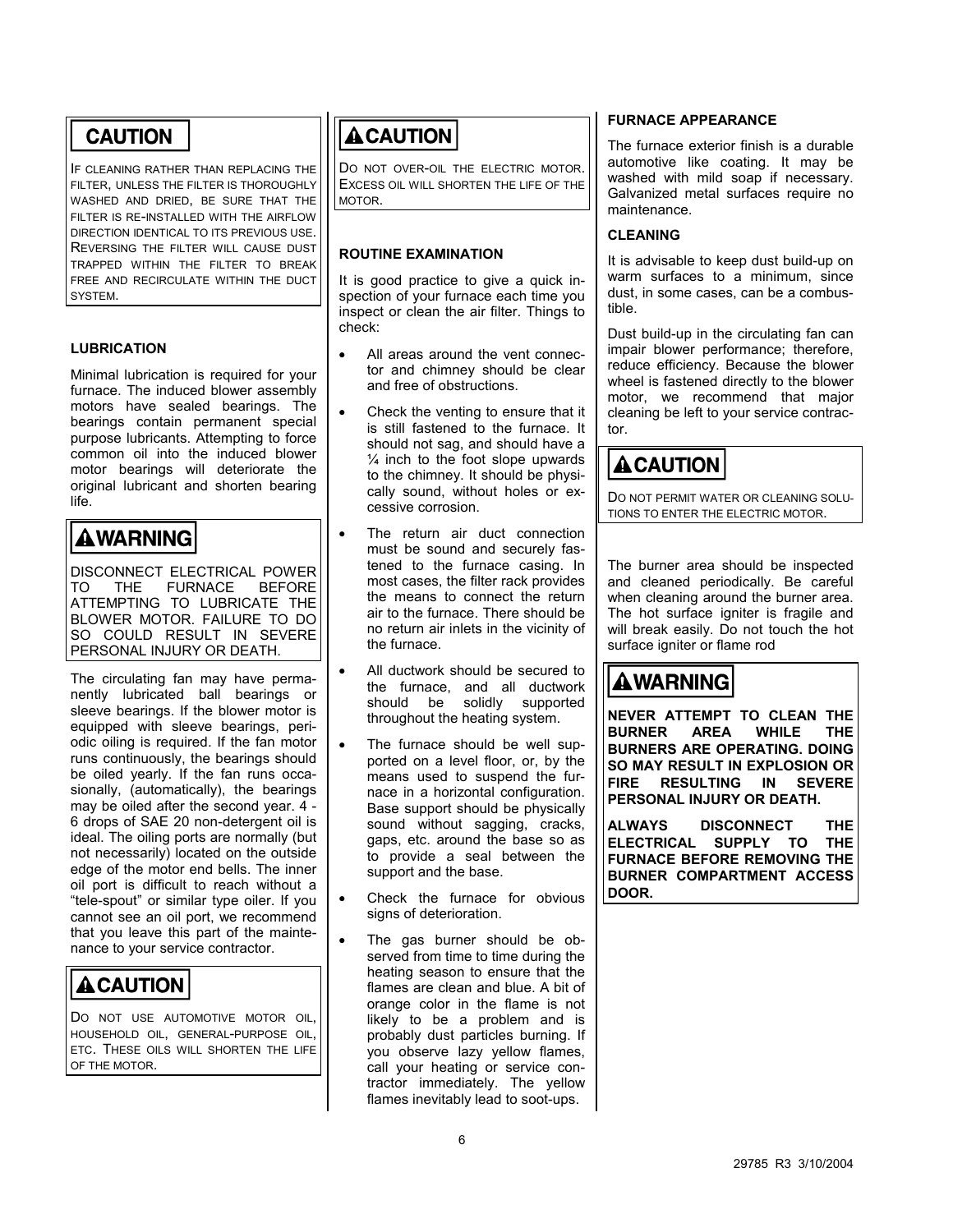# **ACAUTION**

THE FURNACE SHOULD BE OPERATED WITH ALL PANELS IN PLACE. NEVER OPERATE THE FURNACE WITH THE BLOWER DOOR REMOVED EXCEPT FOR SERVICE PURPOSES.

The furnace achieves its mid-efficiency in two general areas. First, there is no wasteful standing pilot. The furnace consumes no gas in between cycles. Secondly, the furnace is designed to allow very small amounts of excess air in the combustion process. Older furnaces had heat exchangers that were commonly 40% larger than necessary for complete combustion. While this prevented the creation of carbon monoxide, the heated excess air was expelled up the chimney where it could not benefit the interior of the home. Special safety controls now prevent the formation of carbon monoxide.

### **IMPORTANT**

Your furnace should be cleaned and inspected annually by a trained and qualified service technician.

Your service technician has the knowledge and test equipment to determine the condition of your furnace.

### **SEQUENCE OF OPERATION**

- 1. Thermostat, responding to cool room, calls for heat.
- 2. Combustion air blower begins.
- 3. After 15 second pre-purge, hot surface igniter warms up.
- 4. After approximately 5 seconds, the gas valve will open, and the burners ignite.
- 5. Thirty seconds after the burners ignite, the main blower starts on the heating speed.
- 6. System remains in this state until the room air temperature rises causing the thermostat to terminate its call for heat.
- 7. The gas valve shuts off; the burners extinguish.
- 8. After brief post-purge period, (5 seconds), the combustion air fan stops. The main blower continues to run.
- 9. Approximately 2 minutes after the burners extinguish, the main blower stops. Elapse time ranges from 60 seconds to 150 seconds, depending on the installer's adjustments.
- 10. The furnace remains idle until the next call for heat.

### **VARIATIONS**

If your system includes air conditioning, your thermostat (supplied by the installer) will likely have two switches. The first switch is the system switch. The switch settings usually include HEAT, COOL, and OFF. Some thermostats have system switches which include HEAT, COOL, AUTO, and OFF. The system switch must be in the HEAT or AUTO position for the furnace to run.

The second switch is the fan switch. It usually has settings of ON and AUTO. The fan switch may be in either position when using the furnace. If the fan switch is set to ON, the main blower will run continuously, and the blower delays mentioned in the sequence of operation points 5 and 9 will be ignored.